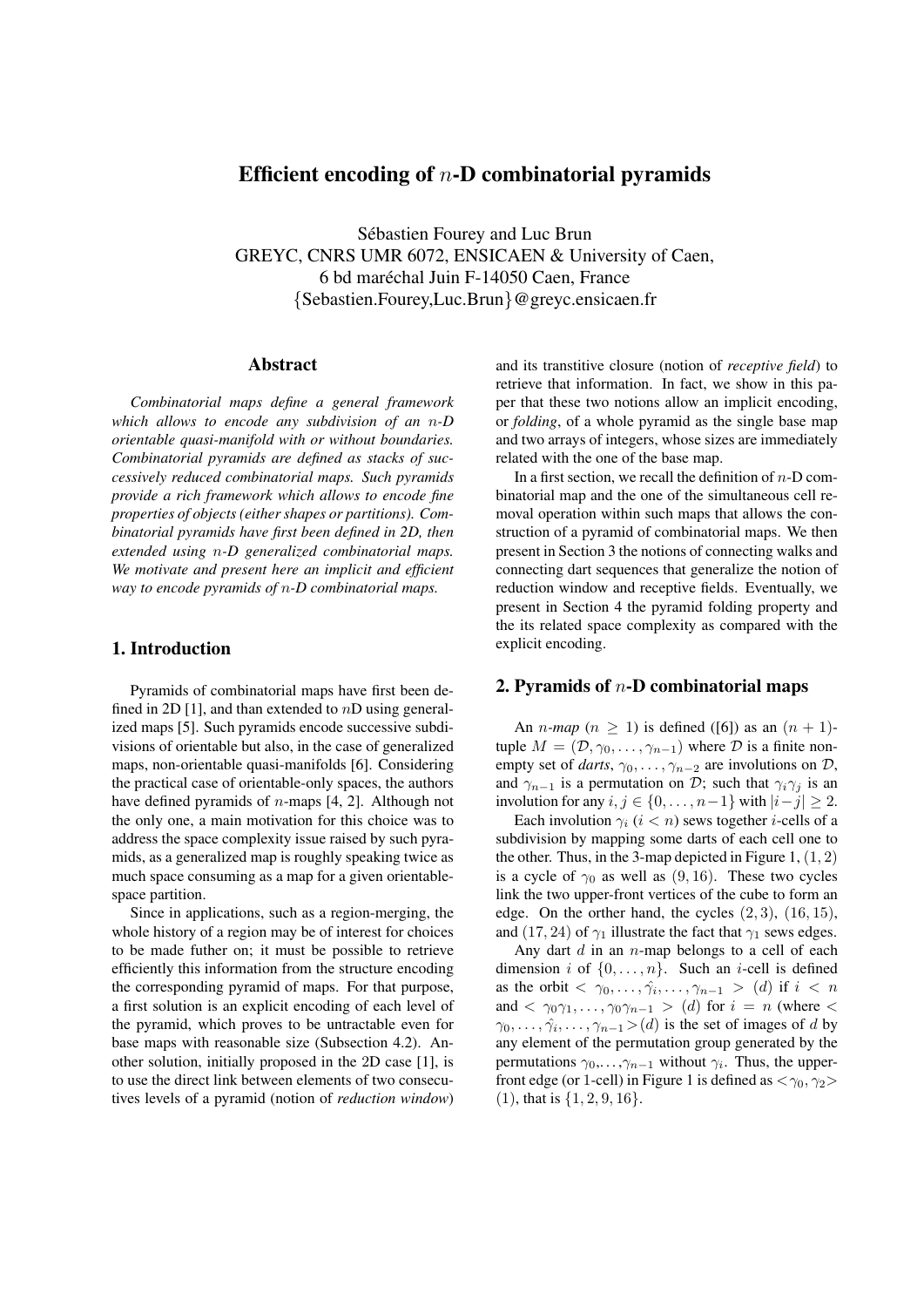In a combinatorial pyramid, each map of the pyramid is defined from the map underneath by the simultaneous removal of cells of dimension at most *n −* 1 that are parts of the *n*-cells boundaries. Thus, regions of a subdivision may be merged by removing  $(n - 1)$ -cells and subsequent removals allow the simplification of a map while preserving the features of interest. The cell removal operation is defined as soon as cells to be removed satisfy several constraints regarding their *local degree*, disjointness, and *regularity* [4]. For short, we simply recall the main condition known since [5], which guarantees that the removal of cells yields a proper map: only *i*-cells that appear to be *locally* incident to two  $(i + 1)$ -cells should be removed.

Given the set *K* of all darts of the cells to be removed, the *n*-map  $M'$  obtained by removal of these cells is defined as  $M' = (\mathcal{D}' = \mathcal{D} \setminus K, \gamma'_0, \dots, \gamma'_{n-1}),$ where the permutations  $\gamma$ 's are defined as follows for any  $d \in \mathcal{D}'$  (using our notation  $d\gamma_i \stackrel{def}{=} \gamma_i(d)$ ) :

- If  $i \leq n-2$ ,  $d\gamma'_{i} = d(\gamma_{i}\gamma_{i+1}^{-1})^{k}\gamma_{i}$
- For  $i = n 1$ ,  $d\gamma'_{n-1} = d\gamma^{k+1}_{n-1}$

where *k* is the smallest integer such that  $d\gamma_i' \in \mathcal{D}'$ .

By an abuse of notation, we may also denote by *K* the set of cells to be removed that we call a removal kernel in *M*. A pyramid of maps with height *h* is then nothing but a *sequence* of maps  $M_0, M_1, \ldots, M_h$  such that  $M_l = M_{l-1} \setminus K_{l-1}$  where  $K_{l-1}$  is a removal kernel in  $M_{l-1}$  for  $l \in \{1, \ldots, h\}$ . In the remaining of the paper, we denote by  $M_l = (\mathcal{D}_l, \gamma_{l,0}, \dots, \gamma_{l,n-1})$  the *n*map of level *l* in a pyramid, for  $0 \le l \le h$ . We highlight the particular status of the base map by shortening *γ*0*,i* as *γ<sup>i</sup>* for any dimension *i*.



**Figure 1. A 3-map which forms a partition of** R 3 **into two regions: the inside and the outside of a cube.**

### 3. Top-down relationships between levels

In the framework of irregular pyramids, reduction windows associate removed nodes in one level with a surviving node of the level above. In the context of pyramids of combinatorial maps, an analogous notion is the one of *connecting walk*. Indeed, we may associate with any dart of a map  $M_l$  a sequence of darts of  $M_{l-1}$ that must be traversed to define the new image of a dart of  $\mathcal{D}_l$  by a permutation of  $M_l$ . Such a sequence of darts of  $M_{l-1}$  corresponds to a single dart in  $M_l$  according to the considered permutation.

Thus, for any  $i \in \{0, \ldots, n-1\}$ , the *i*-connecting *walk* associated to a dart  $d \in \mathcal{D}_l$ , denoted by  $CW_l^i(d)$ , is the sequence  $(d_0 = d, d_1, \ldots, d_p)$  where  $d_u$  is defined as follows for all  $u \in \{0, \ldots, p\}$ :

 $\bullet$  *d<sub>u</sub>* = *d*( $\gamma_{l-1,i} \gamma_{l-1,i+1}^{-1}$ )<sup>*u*</sup>, if *i* ∈ {0, . . . , *n* − 2}.

• 
$$
d_u = d\gamma_{l-1,n-1}^u
$$
, if  $i = n - 1$ .

and  $p = Min\{k \in \mathbb{N} \mid d_k \gamma_i \in \mathcal{D}'\}.$ 

Not surprisingly, this definition strictly follows the one of the removal operation. It is therefore readily seen that  $d_u \notin \mathcal{D}_l$  if and only if  $u > 0$ , and we have proved [3, Property 5] that any such dart actually belongs to an *i*-cell of  $\mathcal{D}_l$  (so does  $d_u \gamma_i$  for  $u \in \{0, \ldots, p-1\}$ ).

It is also straightforward to prove that, if we denote  $d_p = last(\text{CW}_l^i(d))$ , a connecting walk satisfies:

$$
last(\text{CW}_l^i(d))\gamma_{l-1,i} = d\gamma_{l,i} \tag{2, Prop. 6}
$$

Connecting walks may thus be used to compute the permutations *γl,i* of *M<sup>l</sup>* . Furthermore, since all connecting walks are proved to be disjoint [2, Proposition 3], this computation may be achieved with a sequential process in  $\mathcal{O}(|\mathcal{D}_{l-1}|)$ . The overall cost of computing  $M_l$ from  $M_{l-1}$  is thus equal to  $\mathcal{O}(n|\mathcal{D}_{l-1}|)$ .

Since a connecting walk associates to a dart *d* of level *l* a sequence of darts that have been removed from level *l* − 1, we may define using the transtive closure of this relation a sequence of darts starting with *d*, but within the base level of the pyramid. This leads to the notion of *connecting dart sequence* which establishes a link, as shown by two propositions given further on, between any two levels of a pyramid the same way a connecting walk does between two consecutive levels.

Definition 1 (Connecting dart sequence [2]) *Let d be a dart of*  $\mathcal{D}_l$ ,  $0 \le l \le h$ *. If*  $CW^i_{M_{l-1},M_l}(d) = (d - 1)$  $d_0, \ldots, d_p$  *for*  $i \in \{0, \ldots, n-1\}$ *, the i*-connecting dart sequence *associated to d at level l, denoted by*  $\text{CDS}_l^i(d)$ *, is defined by*  $\text{CDS}_0^i(d) = (d)$  *and, if*  $l > 0$ *, as follows:*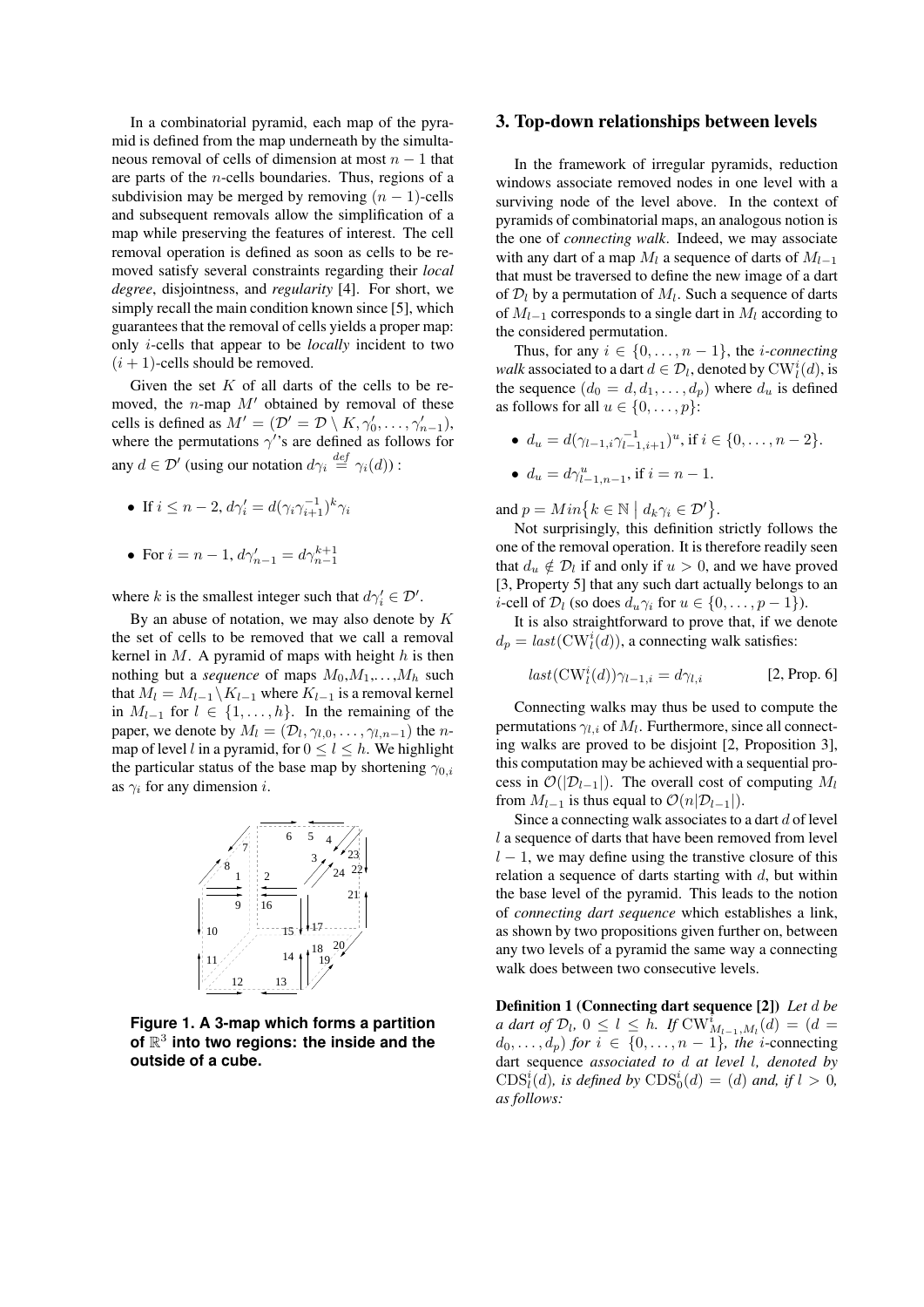$$
CDSli(d) = GLl-1i(d0) \cdot \ldots \cdot GLl-1i(dp)
$$

*where*

$$
GL_{l-1}^{i}(d_r) = \begin{cases} \text{CDS}_{l-1}^{i}(d_r) \cdot \text{CDS}_{l-1}^{i+1}(d_r \gamma_{l-1,i}) & \text{if } r < p \\ \text{CDS}_{l-1}^{i}(d_p) & \text{if } r = p \text{ or } i = n-1 \end{cases}
$$

Important properties of the thus defined sequence of darts have been proved [2], among which an important one which states that for any dart  $d$  of  $\mathcal{D}_l$ , the image by *γ*<sub>*l,i*</sub> of *d* is precisely the image by  $\gamma_{0,i}$  of the last dart of the connecting dart sequence  $CDS<sub>i</sub><sup>i</sup>(d)$ . In other words, we have

$$
last(\text{CDS}_l^i(d))\gamma_{0,i} = d\gamma_{l,i} \tag{1}
$$

Together with a non-intersecting property, this shows that connecting dart sequences play a role similar to the one of receptive fields of the irregular pyramids framework, but in terms of darts rather than in terms of *n*cells. One should also note that *d* is the only dart of CDS<sup>*i*</sup><sub>*l*</sub><sup> $(d)$ </sup> belonging to  $\mathcal{D}_l$ .

Furthermore, the knowledge of the connecting dart sequence associated with a dart *d* immediately provides the value of  $d\gamma_{l,i}$  using (1). However, the computation of  $CDS<sub>l</sub><sup>i</sup>(d)$  following this very definition would require an explicit storage of all the maps under *M<sup>l</sup>* , which therefore provides no space optimization.

## 4. Pyramid folding

The main contribution of this paper comes from the following proposition, which states that the connecting dart sequence  $CDS<sub>l</sub><sup>i</sup>(d)$  may be retrieved using an iterative process. In this proposition, we use  $AR_{l,u}$  to denote the set of darts that belong to a *u*-cell of a removal kernel  $K_{l'}$  for  $l' < l$  (in particular,  $AR_{l,u} \cap \mathcal{D}_l = \emptyset$ ).

**Proposition 1** *If*  $CDS_i^i(d) = (d_0, d_1, \ldots, d_p), p \in \mathbb{N}^*$ , *is the i-connecting dart sequence associated to a dart*  $d$  *of*  $M_l$ , with  $1 \leq l \leq h$  *and*  $0 \leq i \leq n$ *; then for all*  $u \in \{0, \ldots, p-1\}$  *we have*  $d_{u+1} = d_u \gamma_{t_u}$  *with*  $t_0 = i$ *and for all*  $u \in \{1, \ldots, p-1\}$  *the subscript*  $t_u$  *satisfies:* 

$$
t_u = \begin{cases} t_{u-1} + 1 & \text{if } t_{u-1} < n-1 \text{ and } d_u \in \text{AR}_{l,t_{u-1}} \\ t_{u-1} & \text{if } t_{u-1} = n-1 \text{ and } d_u \in \text{AR}_{l,t_{u-1}} \\ t_{u-1} - 1 & \text{if } d_u \in \text{AR}_{l,t_{u-1}-1} \end{cases}
$$
(2)

*Moreover*  $t_{p-1} = n - 1$  *if*  $i = n - 1$ *, otherwise*  $t_{p-1} =$  $i + 1$ *. (It is proved that*  $p \neq 0$  *implies that*  $p > 1$ *.)* 

The above property indeed provides an iterative definition of  $CDS<sub>i</sub><sup>i</sup>(d)$ . The sequence may thus be retrieved after exactly *p* decisions based on the position of the latter computed dart of the sequence relatively to sets of the form  $AR_{l,t}$ , for some level *l* and dimension *t*. This position may be determined in constant time as soon as the following data is given for each dart *d* of the base map:

- $\Lambda(d)$ , the level of the removal kernel that contains *d*, if any (otherwise we set  $\Lambda(d) \stackrel{def}{=} h$ ); and
- *•* ∆(*d*), the dimension of the cell that contains *d* within  $K_{\Lambda(d)}$  (if  $\Lambda(d) = h$  we set  $\Delta(d) \stackrel{def}{=} n$ , as no *n*-cell may be removed).

Indeed, for any dart  $d \in \mathcal{D}_l$ , we have:

$$
d \in \mathcal{AR}_{l,t} \Leftrightarrow \Lambda(d) < l \wedge \Delta(d) = t
$$

The above mentioned process may then traverse all the darts of the sequence, moving from one dart to its successor by applying a bounded number of permutations, based on a choice made in constant time depending on the two integers associated with any dart of the base map.

Using Proposition 1 as a mean to retrieve the connecting dart sequence of any dimension associated with a dart  $d \in \mathcal{D}_l$ ,  $l \leq h$ , and using (1), we obtain that the image of *d* by any permutation of the map *M<sup>l</sup>* may be computed using the functions  $\Lambda$  and  $\Delta$ . It is therefore immediate that any map of the pyramid may be rebuilt efficientely (Section 3) given the base map and the two functions Λ and ∆. Eventually, we obtain an *implict encoding* of a whole pyramid as the base map and two functions. We may summarize this result as

$$
(M_0, M_1, \ldots, M_h) \Leftrightarrow (M_0, \Lambda, \Delta)
$$

The  $(\Rightarrow)$  part of this equivalence is straightforward from the very definition of the function  $\Lambda$  and  $\Delta$ . The  $(\Leftarrow)$  part is a conséquence of Proposition 1 and (1).

#### 4.1. Unfolding the pyramid

Given a triple  $(M_0, \Lambda, \Delta)$ , unfolding the pyramid consists in computing the values of the permutations  $\gamma_0, \ldots, \gamma_{n-1}$  for all the darts of each level. Note that a set  $\mathcal{D}_l$ ,  $0 \le l \le h$ , is determined by  $\Lambda$  using the relation  $\mathcal{D}_l = \{d \in \mathcal{D}_0 \mid \Lambda(d) \geq l\}$ . Eventually, the image by a permutation  $\gamma_i$ ,  $0 \le i \le n-1$ , of any dart  $d \in \mathcal{D}_l$ may be computed using Algorithm 1. Indeed, the while loop of the algorithm traverses the non-surviving darts of the connecting dart sequence while the *if* tests encode the three cases of Proposition 1 which are proved to be exclusive [2]. Furthermore, since any two connecting walks are distinct, it is readily seen that the same property holds for connecting dart sequences from their very definition. It follows that the unfolding of a whole level ´ of the pyramid may be achieved in  $\mathcal{O}(|\mathcal{D}|)$ .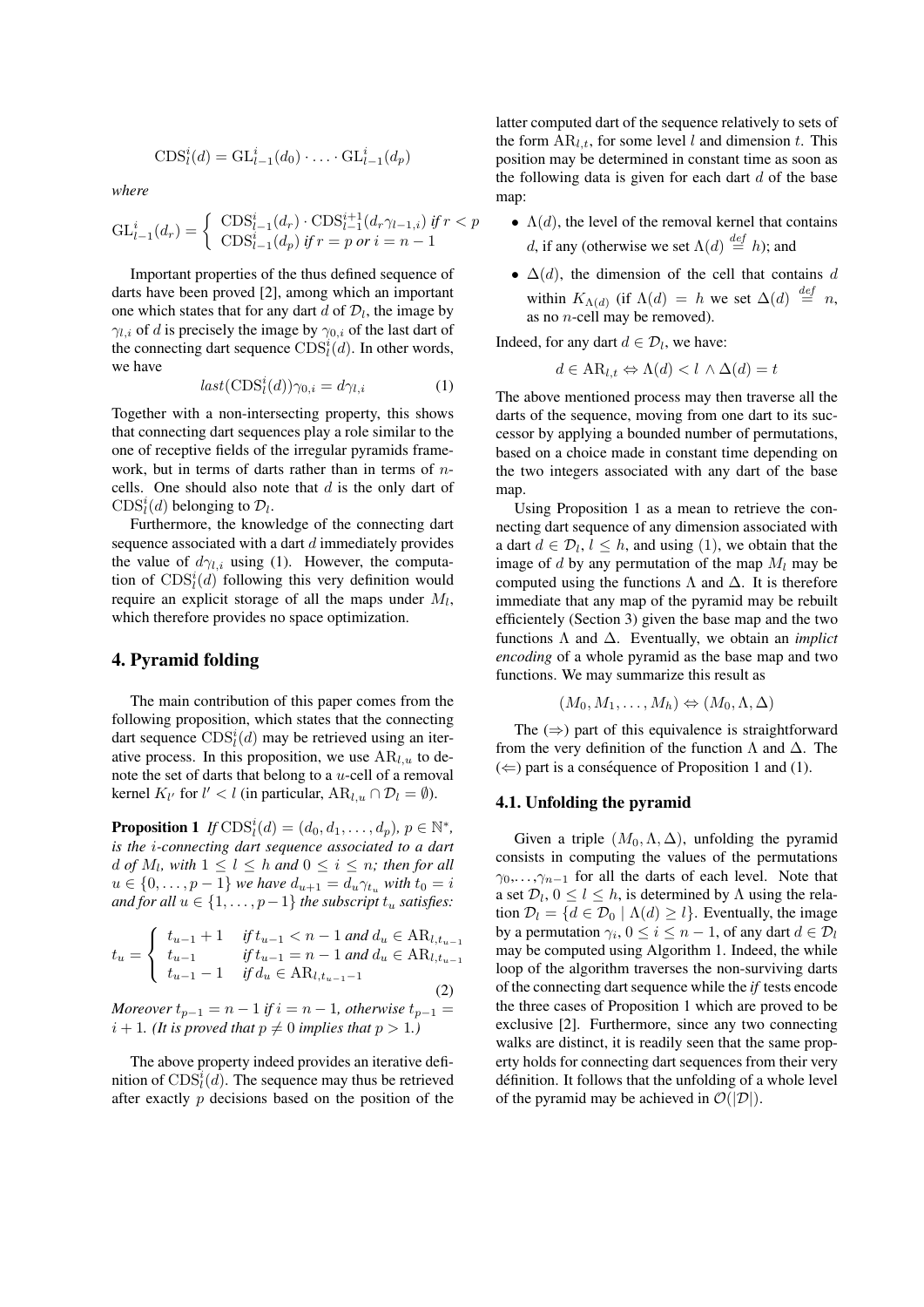| <b>Algorithm 1:</b> { Computes $\gamma_{l,i}(d)$ for $d \in \mathcal{D}_l$ }     |  |  |  |
|----------------------------------------------------------------------------------|--|--|--|
| <b>Input:</b> $M_0$ , $\Lambda$ and $\Delta$                                     |  |  |  |
| <b>Input:</b> $l \in \{1, , h\}$ {A level in the pyramid.}                       |  |  |  |
| <b>Input:</b> $i \in \{0, \ldots, n-1\}$ {A dimension.}                          |  |  |  |
| <b>Input:</b> $b \in \{1, , m\}$ with $\Lambda(d) \ge l \{b \in \mathcal{D}_l\}$ |  |  |  |
| <b>Output:</b> $\gamma_{l,i}(d)$                                                 |  |  |  |
| $t_{prev} \leftarrow i$                                                          |  |  |  |
| $d \leftarrow b\gamma_i$                                                         |  |  |  |
| while $\Lambda(d) < l$ do                                                        |  |  |  |
| if $\Delta(d) = t_{prev} - 1$ then                                               |  |  |  |
| $t_{prev} = t_{prev} - 1$                                                        |  |  |  |
| else if $t_{prev} < n - 1$ then                                                  |  |  |  |
| $t_{prev} \leftarrow t_{prev} + 1$                                               |  |  |  |
| $d \leftarrow d\gamma_{t_{prev}}$                                                |  |  |  |
| return $d$                                                                       |  |  |  |

#### 4.2. Space complexities

Let us now describe the benefits of the implicit encoding presented in the previous section in terms of space complexity.

An *n*-dimensionnal map with  $N = |\mathcal{D}|$  darts may be stored using *n−*1 arrays of *N* integers each, that is (*n−*  $1) \times N \times log_2(N)$  bits. Assuming a constant decimation factor of  $\tau$  between any two level of the pyramid, the number of darts in the map  $M_l$ ,  $0 \le l \le h$  is  $N/\tau^l$  so that the overall number of bits used to store the pyramid explicitely is

$$
(n-1)\log_2(N)\sum_{l=0}^h \frac{N}{\tau^l} \simeq (n-1)N\log_2(N)\frac{\tau}{\tau-1}
$$

Given  $N = |\mathcal{D}_0|$ , when *h* is maximal we have  $N/\tau^h = 1$ , hence  $h \log_2(\tau) = \log_2(N)$ . In this case, the size becomes  $h(n-1)N\tau \log_2(\tau)/(\tau-1)$  bits. With  $\tau = 2$  we obtain  $2hN(n-1)$  which grows in a linear way with respect to the height *h* of the pyramid.

On the other hand, the implicit encoding requires the storage of the base maps and exactly two integers for each  $d \in \mathcal{D}_0$ : the dimension  $\Delta(d)$ , bounded by *n*, and the level  $\Lambda(d)$ , bounded by *h*. In other words, the implicit encoding of a pyramid with height *h* requires

$$
(n-1)\log_2(N) + N \times (\log_2(n) + \log_2(h))
$$
 bits.

This quantity therefore grows as  $\mathcal{O}(\log_2(h))$ .

Considering a base *n*-map that partitions an hypercube with side  $m \in \mathbb{N}$  in the cubic grid, the number of darts  $C_n(m)$  in such a map is given by the relation:

$$
C_1(m) = 2m
$$
, and  
\n $C_n(m) = (m^n \times 2^{n-1} \times n!) + n \times C_{n-1}(m)$ 

As an illustration, the table below summarizes actual figures obtained for storing pyramids of 3D

combinatorial maps in the cubic grid, with  $\tau = 2$ .

|      |    | Side length   Height   Explicit enc.   Implicit enc. |           |
|------|----|------------------------------------------------------|-----------|
| 512  | 32 | 48 GiB                                               | $2.6$ GiB |
| 1024 | 35 | $420$ GiB                                            | $24$ GiB  |

Because the size of an implicit encoding has a small dependance with respect to the height of the pyramid, it may permit during a union-only process the merging of only a few regions between consecutive levels of the pyramid (i.e. using a small decimation factor), which therefore should preserve subsequent mergings to be too dependent on the choices made during previous steps.

Furthermore, as the complexity of Algorithm 1 is linear with the length of  $CDS<sub>i</sub><sup>i</sup>(d)$ , the computation of the values of  $\gamma_{l,i}$  for all the darts of  $\mathcal{D}_l$  is therefore in  $\mathcal{O}(N)$ , hence the unfolding of any level of the pyramid may be achieved in  $\mathcal{O}(N \times n)$ . Eventually, a parallel implementation with one processor per dart of  $\mathcal{D}_l$  would be in linear time with respect to the dimension.

## 5. Conclusion

We have defined an implicit encoding of *n*dimensional combinatorial pyramids (see [1]) the way Brun and Kropatsch did in the two-dimensional case ([1]) and following the works of Grasset et al. about pyramids of generalized maps ([5]). This encoding relies on the definitions of connecting walks (*reduction windows*) and connecting dart sequences (*receptive fields*).

### References

- [1] L. Brun and W. Kropatsch. Combinatorial pyramids. In Suvisoft, editor, *IEEE International conference on Image Processing (ICIP)*, volume II, pages 33–37, Barcelona, September 2003. IEEE.
- [2] S. Fourey and L. Brun. Connecting walks and connecting dart sequences for n-D combinatorial pyramids. In P. Wiederhold and R. P. Barneva, editors, *Progress in Combinatorial Image Analysis (International Workshop on Combinatorial Image Analysis)*, pages 109–122, Cancun, Mexico, Nov. 2009. Research Publishing Services.
- [3] S. Fourey and L. Brun. Connecting walks and connecting dart sequences in *n*D combinatorial pyramids. Technical report TR-2009-02, GREYC, 2009. http://hal.archives-ouvertes.fr/?langue=en.
- [4] S. Fourey and L. Brun. A first step toward combinatorial pyramids in *n*D spaces. In *Graph-Based Representations in Pattern Recognition*, volume 5534 of *Lecture Notes in Computer Science*, pages 304–313. Springer, May 2009.
- [5] C. Grasset-Simon, G. Damiand, and P. Lienhardt. *n*D generalized map pyramids: Definition, representations and basic operations. *Pattern Recognition*, 39(4):527– 538, 2006.